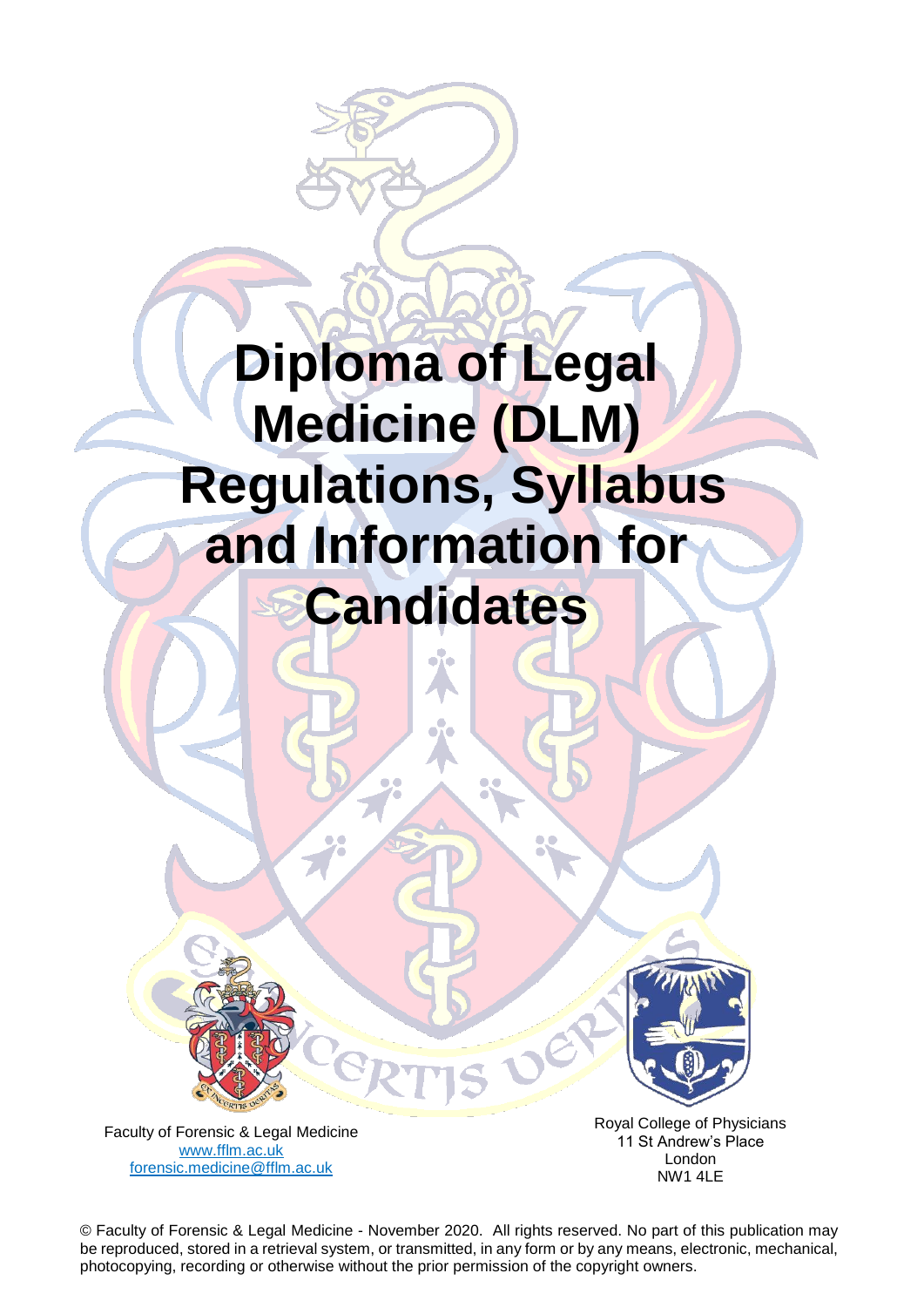# **Foreword**

The Diploma of Legal Medicine (DLM) Examination Regulations apply from 01 April 2021 and cover the DLM examination. This document supersedes any previous version.

## **Notice of future amendments to the Regulations**

The DLM examination will continue to change to reflect developments in legal medicine. While every attempt has been made to ensure that this document is accurate, further changes may be implemented over time.

Candidates should refer to the [Exams page](http://www.fflm.ac.uk/exams) of the FFLM website for the most up-to-date information, where any such changes will be detailed. In addition, wherever changes are made, notices will be issued indicating the nature of these changes. In order that candidates are fully briefed about the status of any proposed changes, they are advised to read these notices along with this publication.

## **Contact Details**

Administrative Office Faculty of Forensic & Legal Medicine www.fflm.ac.uk [forensic.medicine@fflm.ac.uk](mailto:forensic.medicine@fflm.ac.uk)

Royal College of Physicians 11 St Andrew's Place London NW1 4LE (only use in exceptional circumstances)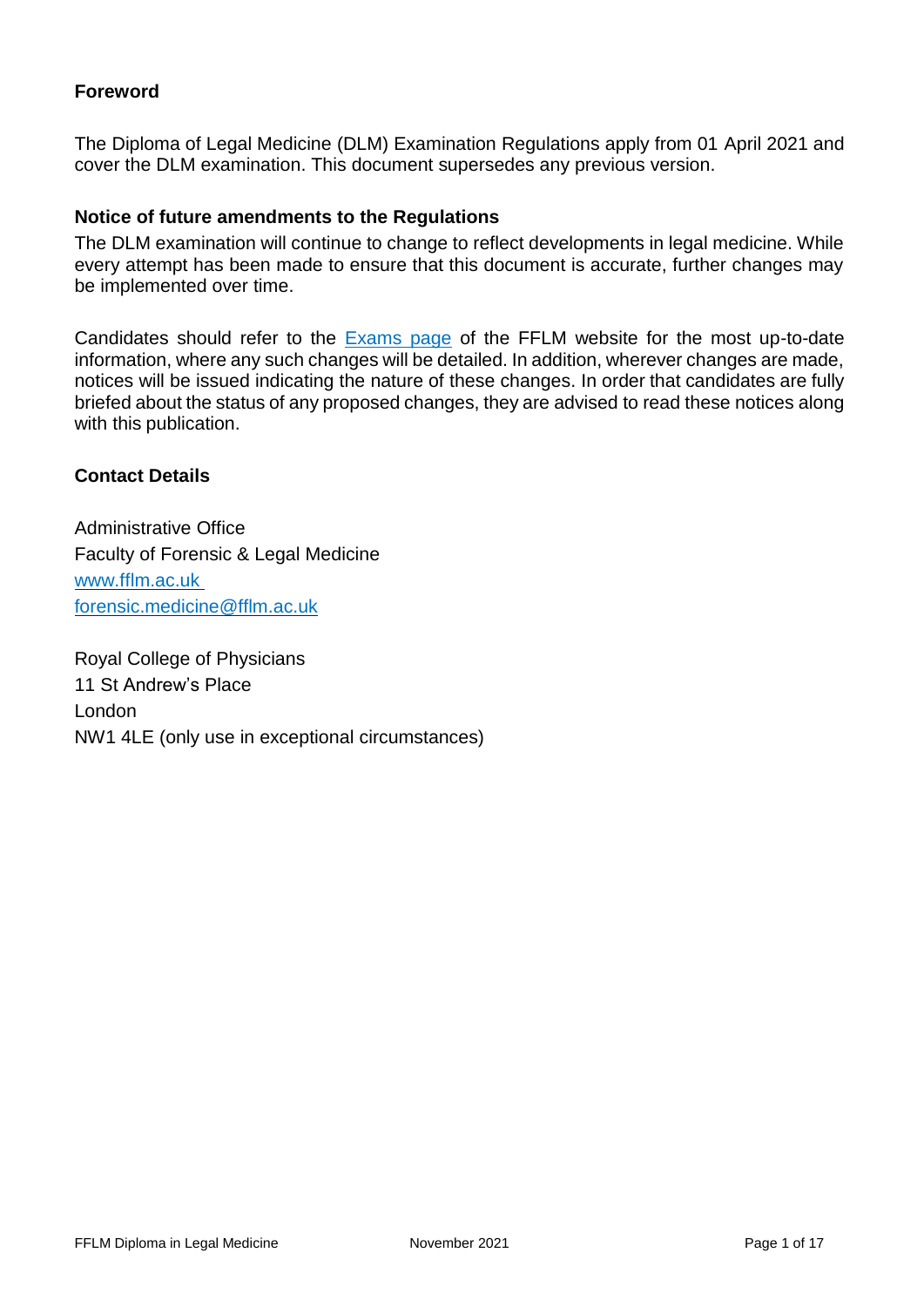# **Contents**

| 3. Constitutional Framework: Faculty of Forensic & Legal Medicine  4     |  |
|--------------------------------------------------------------------------|--|
| 4. Academic Framework: The Aims and Objectives of the DLM examination  5 |  |
|                                                                          |  |
|                                                                          |  |
|                                                                          |  |
|                                                                          |  |
|                                                                          |  |
|                                                                          |  |
|                                                                          |  |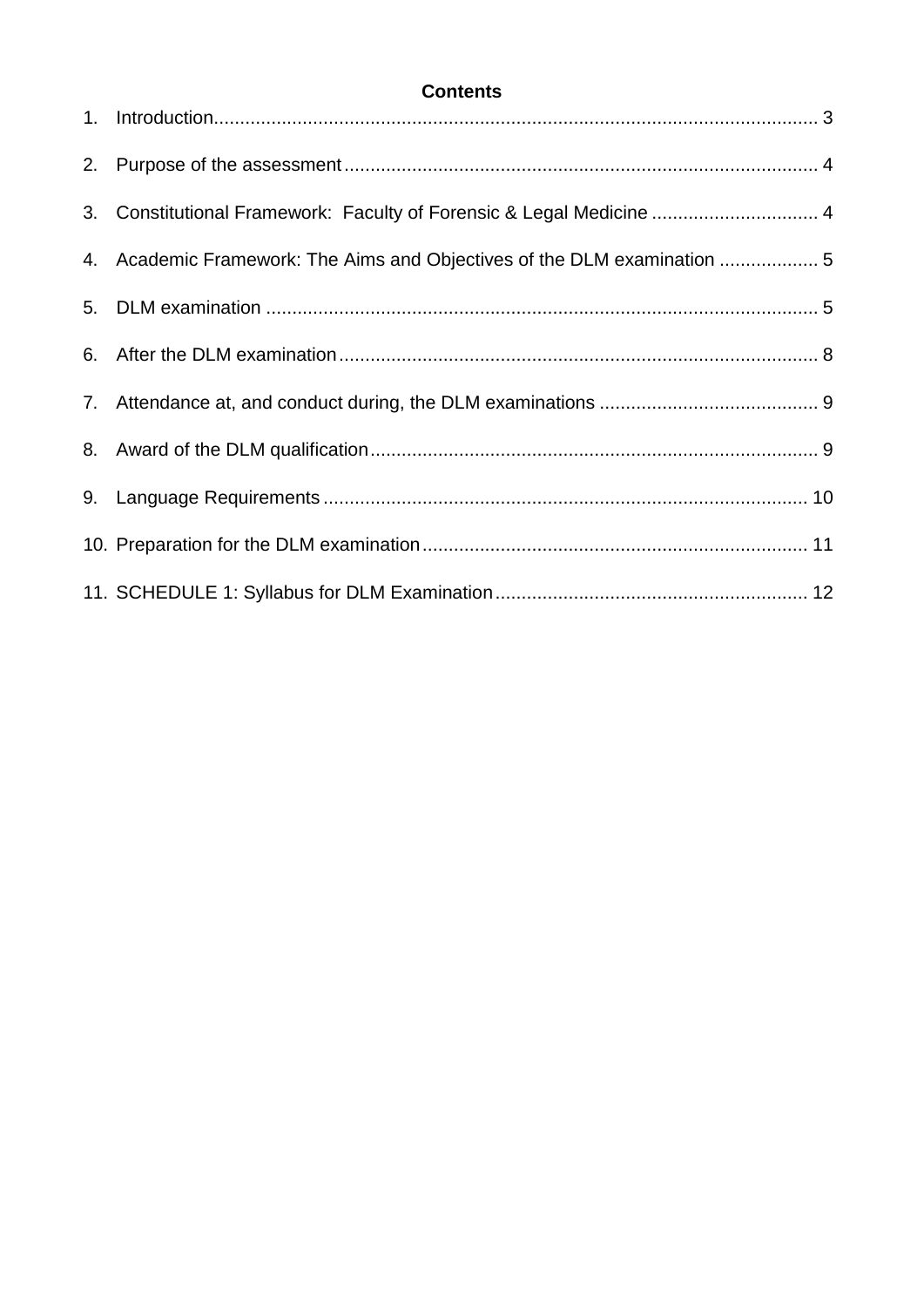The following Regulations apply to candidates entering the DLM examination.

# **1. Introduction**

1.1 Purpose of these Regulations These Regulations relate to the assessments undertaken by candidates sitting the DLM.

## 1.2 Date of publication

The DLM Regulations first came into effect on 01 January 2014. They will change over time. Candidates should refer to the Examinations page of the [FFLM website](http://www.fflm.ac.uk/exams) for the most up-to-date information, where any such changes will be detailed. In addition, wherever changes are made, notices will be issued indicating the nature of these changes. In order that candidates are fully briefed about the status of any proposed changes they are advised to read these notices along with this publication.

These revised Regulations apply from 01 April 2021 and supersede any previous version.

#### 1.3 Data protection

The personal data and test data of DLM candidates will be stored with the consent forms signed by candidates and processed by the FFLM in accordance with the Data Protection Act 2018 and GDPR. Candidates wishing to exercise their data subject rights under the Act should contact the FFLM's Administration office.

## 1.4 Test security and copyright

Material relating to DLM assessments is confidential, protected by copyright and subject to non-disclosure requirements which candidates must observe. It must not be placed on the World Wide Web, disclosed to or discussed with any unauthorised person in any circumstances, except with the express, written permission of the FFLM. Candidates who are found to have infringed these requirements will be penalised in accordance with the guidance on misconduct in these Regulations.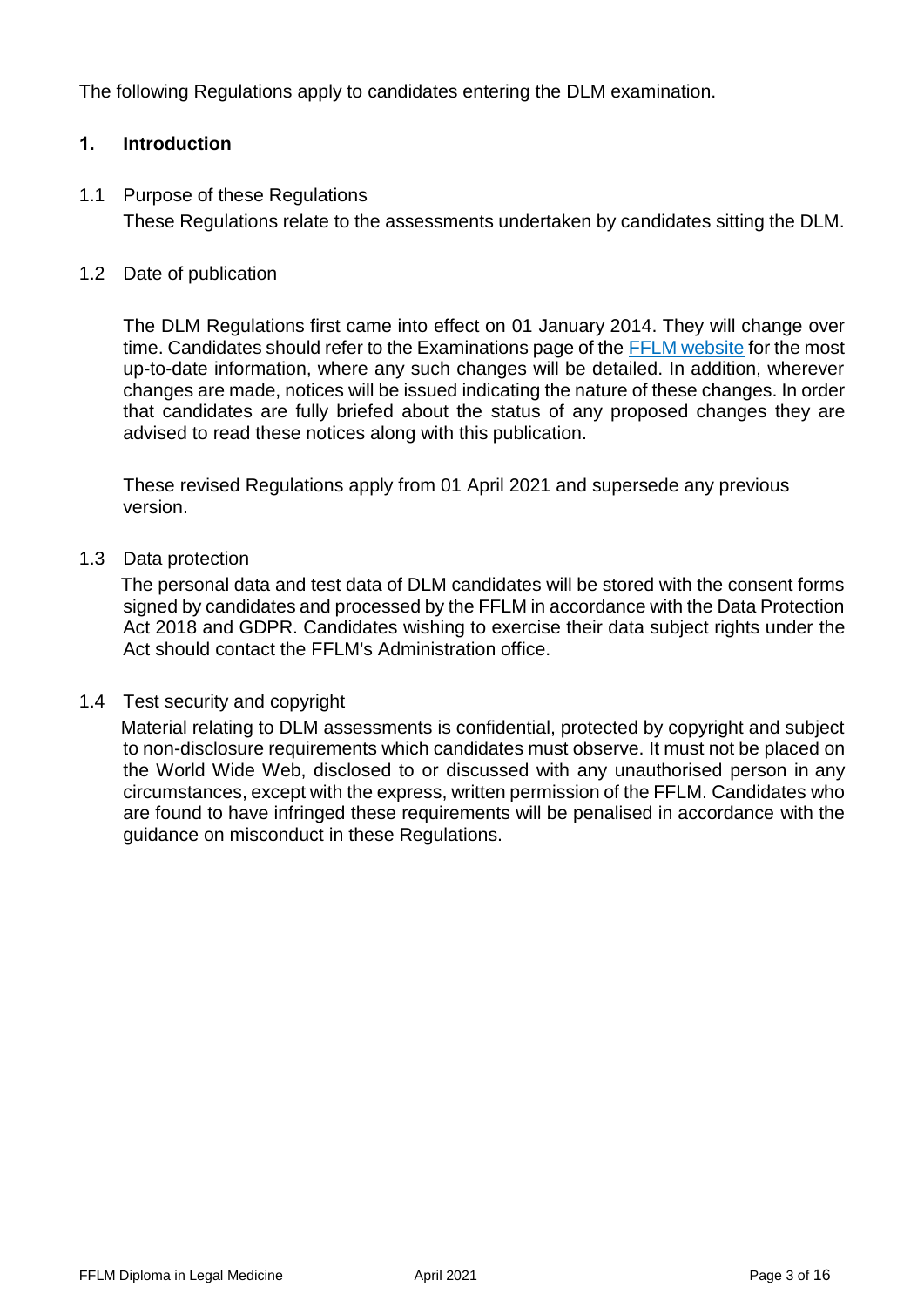# **2. Purpose of the assessment**

- 2.1 The DLM is an examination and its successful completion is required of candidates who wish to obtain the Diploma of Legal Medicine.
- 2.2 A person who successfully completes the DLM is not eligible to be considered for Membership of the FFLM. However, a registered medical/dental practitioner who obtains a distinction will be offered exemption from the Part 1 Membership of the Faculty of Forensic & Legal Medicine (MFFLM) Examination for a period of four years.

# **3. Constitutional Framework: Faculty of Forensic & Legal Medicine**

- 3.1 The FFLM has the power under Standing Orders:
	- 3.1.1 to set professional standards for admission to membership of the FFLM; and
	- 3.1.2 to conduct examinations and award qualifications.
- 3.2 The FFLM has the power to:
	- 3.2.1 determine the terms and conditions of entry to the DLM examination. The FFLM reserves the right to refuse admission to the DLM examination.
- 3.3 To maintain the academic quality of the examination, the FFLM is responsible for:
	- 3.3.1 appointing examiners with appropriate qualifications, experience
	- 3.3.2 and ongoing training;
	- 3.3.3 producing syllabuses for appropriate parts of the examination;
	- 3.3.4 monitoring candidate performance and arranging suitable examination facilities.
- 3.4 In the exercise of these powers and responsibilities, the FFLM will comply, andensure compliance with, the requirements of relevant legislation, such as the:
	- 3.4.1 Equality Act 2010;
	- 3.4.2 Race Relations (Amendment) Act 2000;
	- 3.4.3 Disability Discrimination Act 1995;
	- 3.4.4 Special Educational Needs and Disabilities Act 2001;
	- 3.4.5 Employment Equality (Age) Regulations 2006; and
	- 3.4.6 Data Protection Acts 1984, 1998 and 2018 and GDPR
- 3.5 The FFLM Board believes that equality of opportunity is fundamental to the many and varied ways in which individuals become involved with the FFLM, either as members, members of staff and Officers, as advisors from the medical and related professions, as members of the FFLM's committees or as practitioners in training and examination candidates. Accordingly, it warmly welcomes, and actively seeks to recruit, contributors and applicants from as diverse a population as possible, regardless of race, religion, ethnic origin, disability, age, gender or sexual orientation.

i: The Part 2 examination for Dento-Legal Advisors will not be available till March 2022 and so a registered dental practitioner who obtains a distinction in **2020** will be offered exemption from the Part 1 Membership of the Faculty of Forensic & Legal Medicine (MFFLM) Examination for a period of **three** years.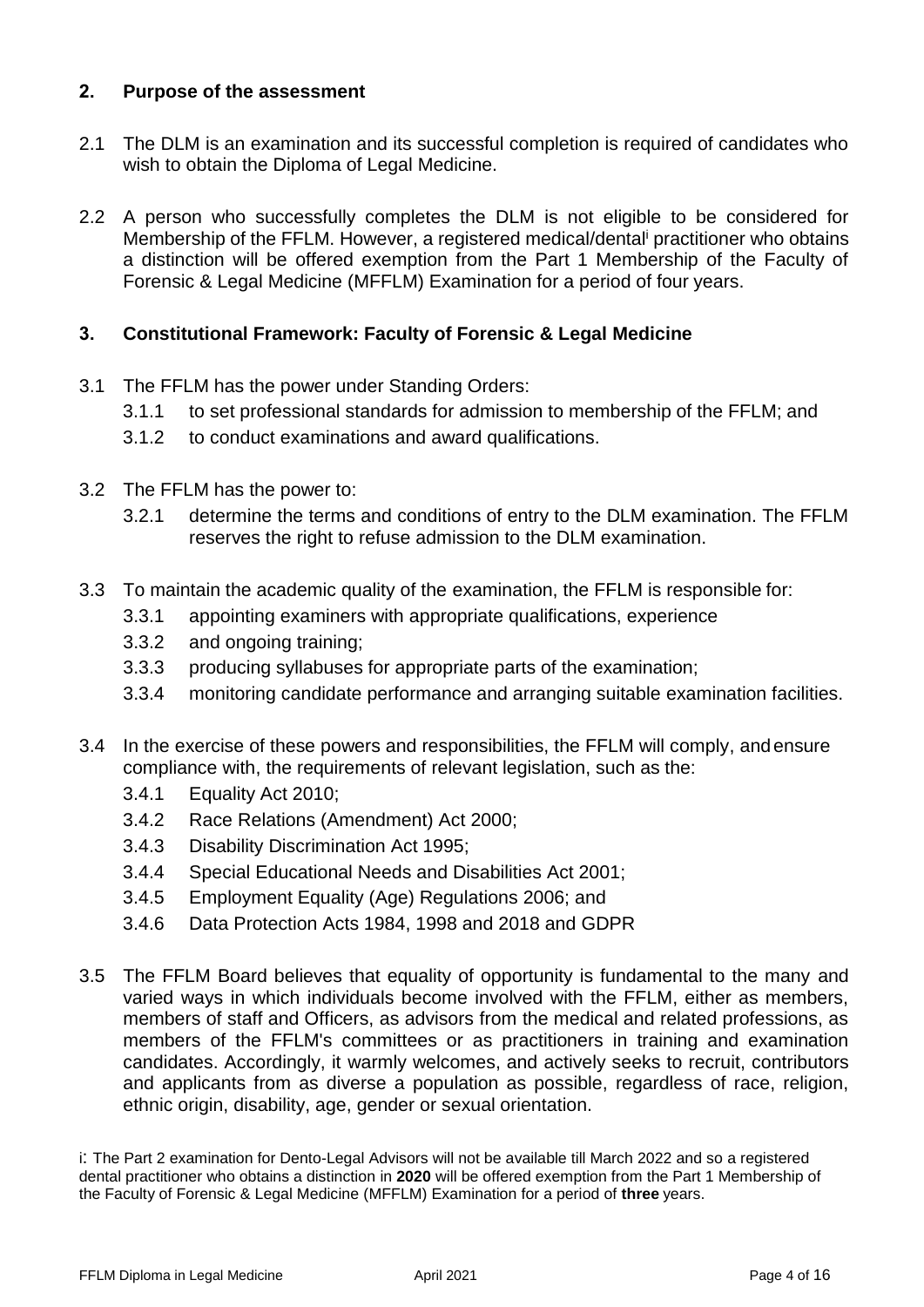# **4. Academic Framework: The Aims and Objectives of the DLM examination**

4.1 It is the aspiration of the FFLM that the DLM examination will play a role in the overall educational experience and continuing professional development of persons with an interest in forensic and legal medicine/dentistry.

#### 4.2 Aim

The aim of the DLM examination is to demonstrate those persons who have a detailed knowledge of the specialty of forensic and legal medicine.

## 4.3 Objectives

Successful completion of the DLM examination will provide objective demonstration of a detailed knowledge of the field of United Kingdom forensic and legal medicine/dentistry.

#### 4.4 Assessment methodology

The DLM examination includes questions that require an understanding of the legal framework that underpins medicine and dentistry in general and the practice of legal medicine/dentistry in particular.

#### 4.5 The examination

4.5.1 Purpose

The purpose of the DLM examination - which is a knowledge test - is to identify those candidates who have knowledge of the legal and regulatory infrastructure that governs clinical practice.

4.5.2 Aims

The aim of the DLM examination is to test the acquisition of a representative sample of medico-legal knowledge as specified in the published Syllabus for the examination.

For Mitigating Circumstances, Special Arrangements for Pregnancy and Disability: see General Regulations.

## **5. DLM examination**

## 6.1 The format

- 6.1.1 The DLM examination is designed to assess a candidate's knowledge and understanding of legal medicine and dentistry relevant to clinical practice.
- 6.1.2 The DLM examination has a one-paper format. The paper consists of 150 single best answer (SBA) questions. Candidates have three hours to complete it. Candidates are tested on a wide range of topics in Forensic and Legal Medicine as set out in the published Syllabus – Schedule 1.
- 6.1.3 The examination may include pre-test questions (trial questions that are used for research purposes only). A small number of pre-test questions may appear in any paper. Responses to them do not count towards a candidate's final score.
- 6.1.4 Drugs are normally referred to by their recommended International Nonproprietary Names (INN) rather than by their trade names.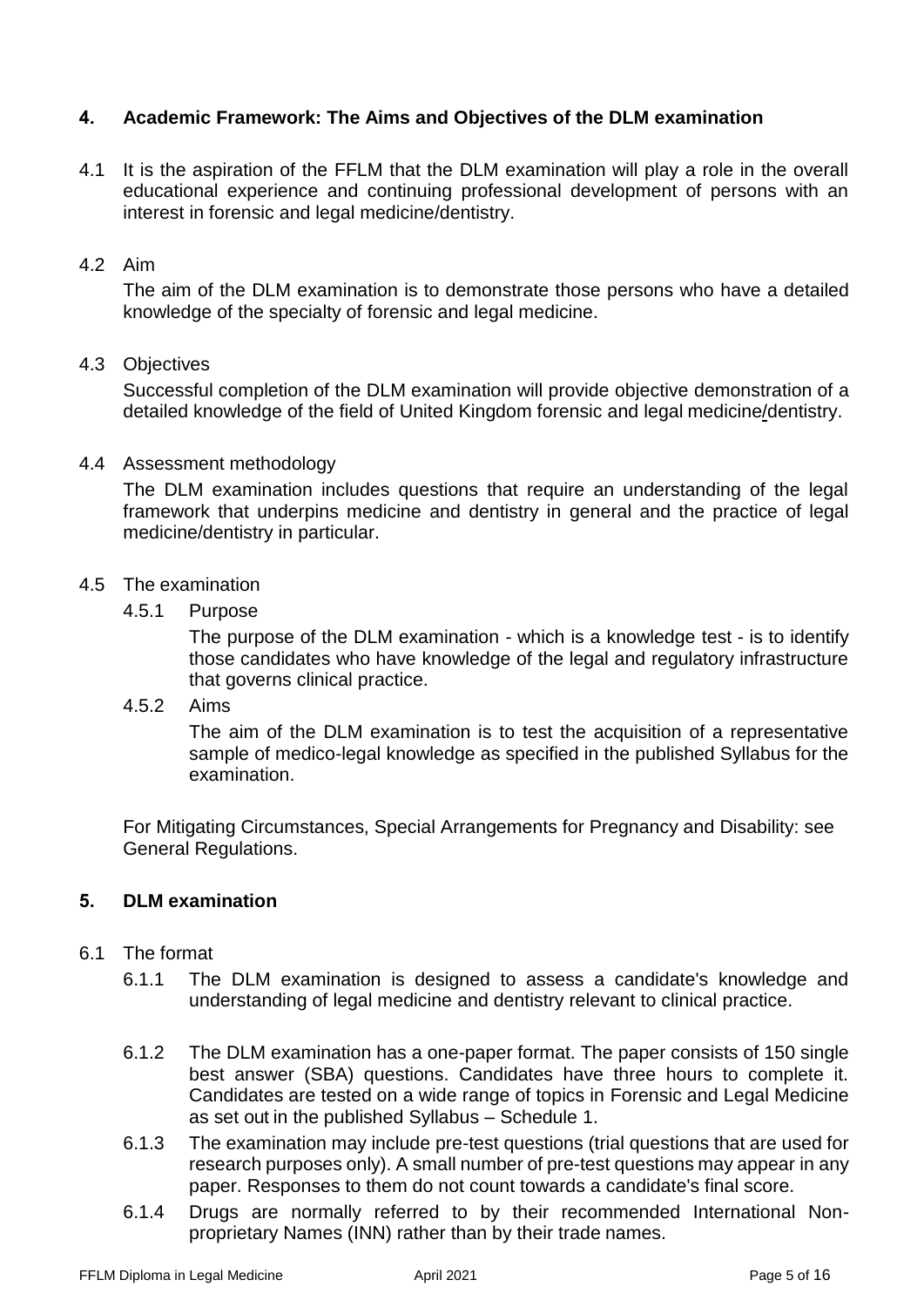- 6.1.5 Biochemical and other measurements are expressed in SI units and normal or reference ranges are provided.
- 6.1.6 The DLM examination is criterion referenced. Before the examination, the difficulty of each question is considered by the FFLM Chief Examiner's Committee. The standard setters assess the difficulty of the questionsagainst the level of knowledge expected of candidates using a procedure known as the modified Angoff method. All judgements by all standard setters on all questions are then analysed and a criterion-referenced pass mark is established. In order for wild fluctuations in the pass rate to be avoided, there are limits outside which it has been decided the pass rate may not fall. As a result of the standard setting and the restrictions on pass rates, the pass mark and pass rate can vary slightly from one examination to the next.
- 6.1.7 The marking system for the DLM examination is as follows:
	- 6.1.7.1 one mark is awarded for a correct answer;
	- 6.1.7.2 no mark is awarded or deducted for an incorrect answer;
	- 6.1.7.3 no mark is awarded or deducted if a question is left unanswered;
	- 6.1.7.4 no mark is awarded if more than one response is recorded or if the answer is not sufficiently clear; and
	- 6.1.7.5 no mark is awarded for any answer that the scanner queries as insufficiently erased or smudged.

In these circumstances the Faculty of Forensic & Legal Medicine does not consider it is appropriate to interpret a candidate's intentions.

- 6.1.8 The final mark for each candidate is the mark obtained in the examination paper expressed as a percentage.
- 6.2 How to complete the DLM examination answer sheets (N.B. Where possible, the DLM examination will now be held online. See 6.2.3)
	- 6.2.1 Answer sheets will be printed to include candidate numbers. Candidates must ensure that their candidate number matches the one issued at the time of application.
	- 6.2.2 The answer sheets for the DLM examination are machine readable, like [this.](https://fflm.ac.uk/wp-content/uploads/2017/07/801_Edumetric_en.pdf) Candidates should indicate the single correct answer in accordance with the instructions provided.

For further details about completing the answer sheet: see the General Regulations.

- 6.2.3 Online answer sheets should be similarly filled in.
- 6.3 Entry requirements
	- 6.3.1 There are no restrictions on who may sit the DLM Examination. The DLM may attract a wide variety of people, including:
	- (a) Emergency Medicine **Clinicians**
	- (b) Academics
	- (c) Barristers
	- (d) Claims handlers
	- (e) Clinical risk managers
	- (f) Coroners
- (g) Dental complementary professions
- (h) Dento-legal Advisers
- (i) Expert witnesses
- (j) Forensic Nurses
- (k) Forensic Odontologists
- (l) Forensic Paramedics
- (m) Forensic Pathologists
- (n) Forensic Physicians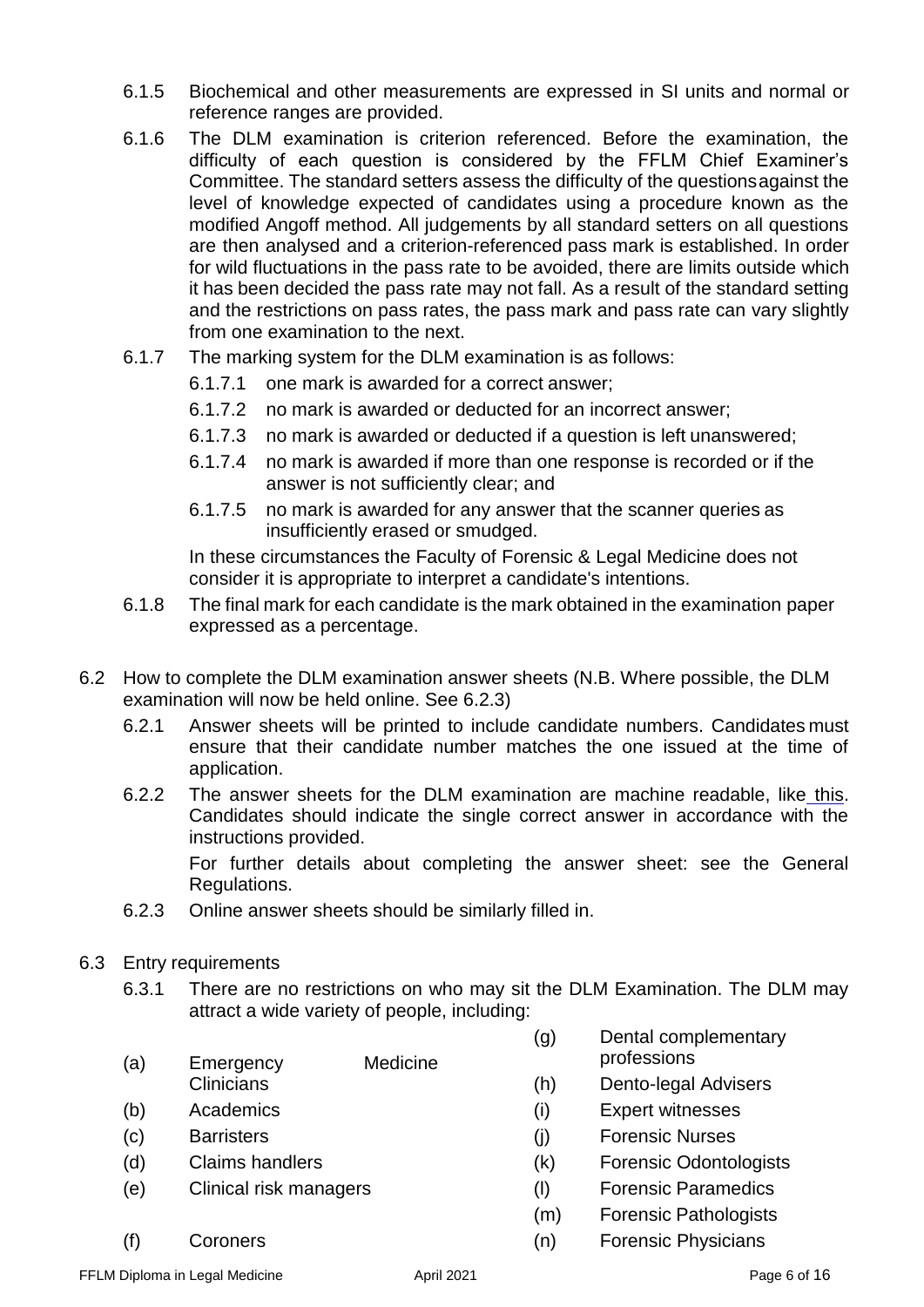- (o) Forensic Psychiatrists
- (p) GMC performance assessors
- (q) GPs and GDPs
- (r) Gynaecologists and **Obstetricians**
- (s) Judges
- (t) Legal file handlers
- (u) LMC and LDC Secretaries
- (v) Medical and nursing managers
- (w) Medical and dental NHS **Advisors**
- (x) Medical Examiners
- (y) Medical Reviewers
- (z) Medico-legal Advisers
- (aa) Medical Practitioners Tribunal Service (MPTS) panellists (both medical and lay)
- (bb) Paediatricians
- (cc) Paralegal executives
- (dd) Forensic Physicians
- (ee) Solicitors
- (ff) Surgeons
- (gg) Tribunal doctors
- (hh) Consultants & Specialty trainees in any discipline including psychiatry
- 6.3.2 Those candidates who are registered with a regulatory body will have to sign a Declaration of Faith that they are in good standing with their regulatory body or bodies. If the applicant believes they may have a difficulty in this respect, then they should discuss the matter in confidence with the FFLM Registrar in advance so that they may make an informed decision on whether or not to proceed with their application at that time.
- 6.4 Exemptions: there are no exemptions.
- 6.5 How to enter the DLM examination
	- 6.5.1 Candidates can apply for the DLM examination by completing and submitting the application form available on the FFLM [website](http://www.fflm.ac.uk/exams) and paying the appropriate fee.
	- 6.5.2 It is the responsibility of the candidate to ensure that their application is completed by the required closing date. Incomplete or late applications will not be accepted unless this was caused by exceptional circumstances.
	- 6.5.3 Paper applications will **not** be accepted.
	- 6.5.4 It is intended whenever possible to hold the DLM exam online. If a candidate requires a visa to sit an examination in the UK, it is the responsibility of the candidate to ensure that the visa application is made in sufficient time before the examination date for which it has been sought. However, currently the exam will be held online and candidates will not have to come to the UK to sit the exam.
	- 6.5.5 Please let us know, when you apply, that you need examination entry confirmation and we will send you a formal letter, which can be used to apply for your visa.
	- 6.5.6 It is the candidate's responsibility to ensure that they can meet the requirements concerning entry to the UK for attendance at the DLM examination. This is a matter over which the FFLM has no control and can accept no responsibility. We therefore ask each candidate to consider carefully whether there is a possibility of having their visa application rejected or not processed in time as we will not refund fees due to visa refusals.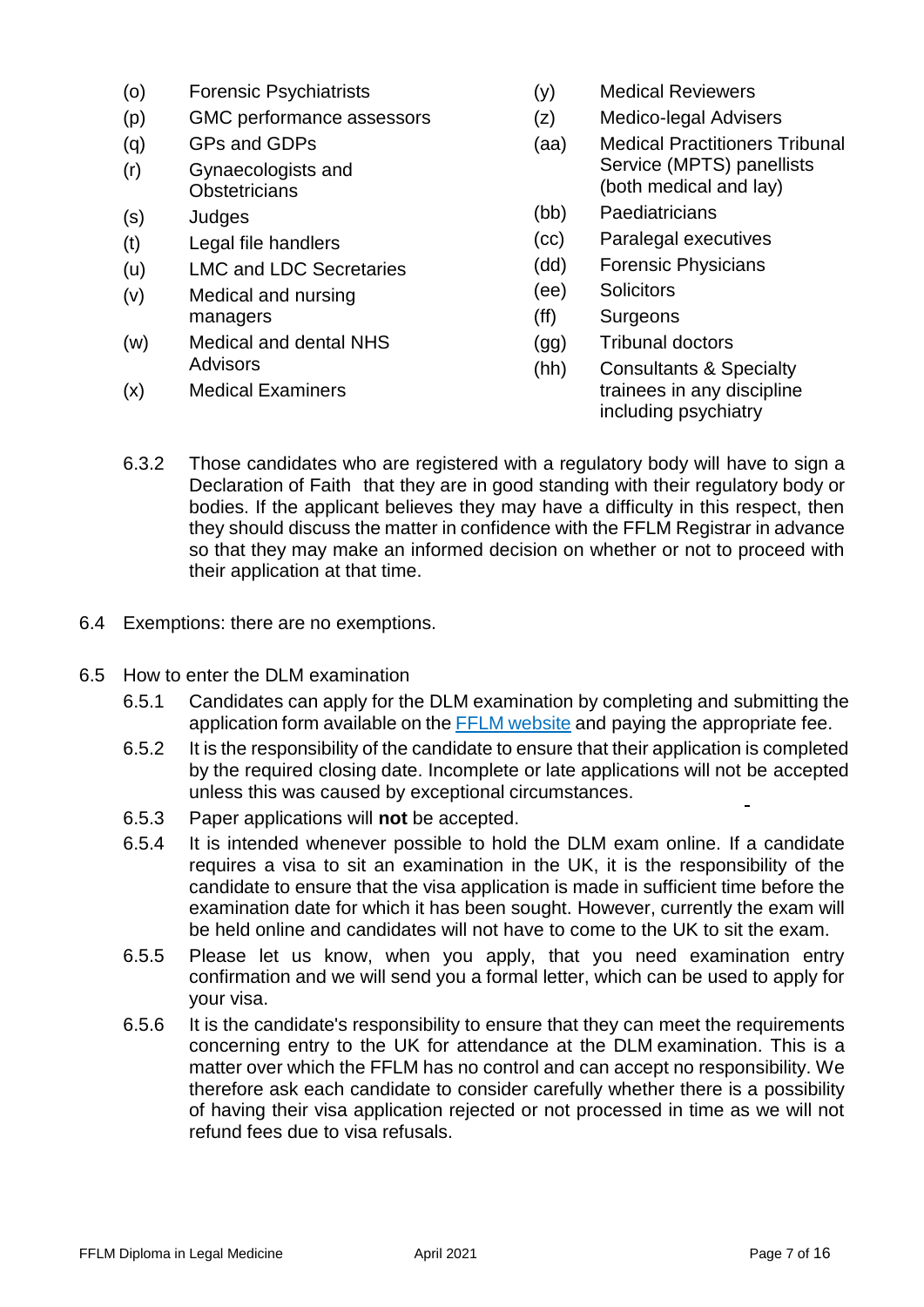# 6.6 Fees

Details of fees, which are subject to annual revision, dates and opening and closing dates for applications are available on the Exams page of the [FFLM website.](http://www.fflm.ac.uk/exams)

## 6.7 Applying for the exam

Please apply for the exam using the link provided on the Exams page of the [FFLM](http://www.fflm.ac.uk/exams)  [website.](http://www.fflm.ac.uk/exams)

## 6.8 Payments

- 6.8.1 The payment method is online, using the link provided in the Exams page of the FFLM website. Alternative methods are also possible. Please email [forensic.medicine@fflm.ac.uk](mailto:forensic.medicine@fflm.ac.uk) for details.
- 6.8.2 A candidate's application is only processed once his/her complete application form and payment are received.

For Names, Withdrawal from the Examination and Refund of fees: see General Regulations.

## 6.9 Centres

6.9.1 It is intended going forward to hold the examination online whenever possible.

#### 6.10 Number of attempts

Candidates can apply and sit the DLM examination as many times as required.

## **6. After the DLM examination**

## **Review of the examination**

- 7.1 Results are released when the Chief Examiner and the Academic Dean of the FFLM are satisfied that the examination was conducted appropriately and in accordance with the procedures of the Faculty of Forensic & Legal Medicine.
- 7.2 The Chief Examiner's Committee considers each question in the DLM prior to its appearance in the examination and reviews the question's performance after every examination, as well as reviewing the examination as a whole. In addition to the final scores obtained by the candidates, the Chief Examiner's Committee will also note the mean score for the examination and the mean scores for, and the discriminatory power of, the questions that comprise each paper. A detailed analysis of the responses to each item (including a separate index of discrimination for every item), and a coefficient indicating the internal reliability of the examination as a whole, are also considered by the Committee. In the light of these analyses, the FFLM Chief Examiner's Committee may make modifications to the questions and answers that it deems desirable to ensure that the quality of the examination is maintained.

#### 7.3 Results

7.3.1 Results will normally be published on the website within four weeks of the date of the examination. Confirmation and details of results will be emailed within a further four weeks. Results cannot be collected from FFLM or given over the telephone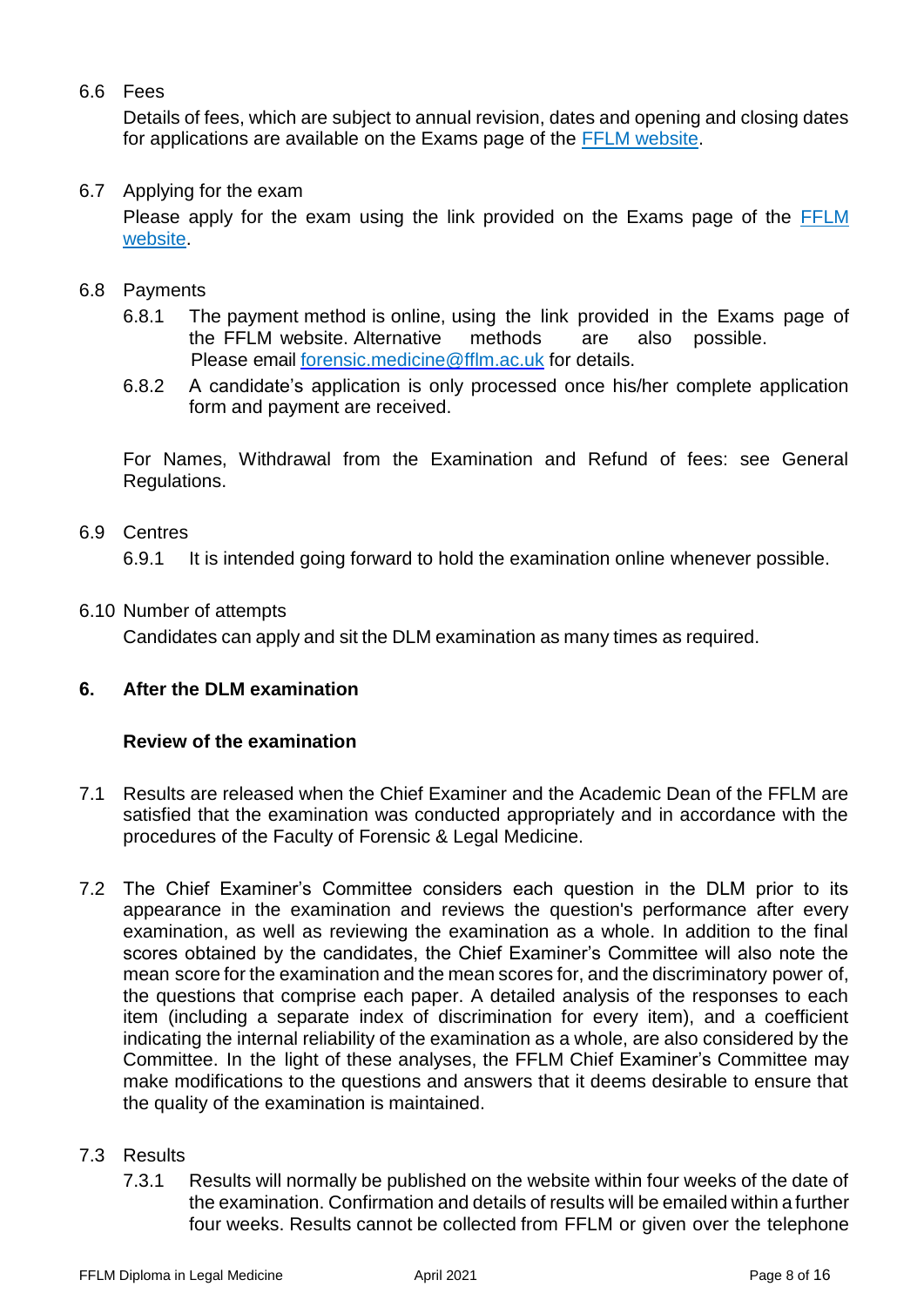or sent by post.

- 7.3.2 The FFLM candidate numbers and results of all candidates, both passes and fails, will be published in the Exams page of the FFLM website [\(www.fflm.ac.uk/exams/dlm\)](http://www.fflm.ac.uk/exams/dlm). Candidates will not be identified by name. Candidates are advised to take careful note of their candidate number upon receipt of their admission document.
- 7.3.3 Candidates should notify the FFLM of any change of email address as soon as possible. Please note that **personal** email addresses, rather than work ones, are preferred, as these change less often.
- 7.4 Pass result

Candidates passing the DLM examination will be entitled to use the postnominal DLM. If the candidate subsequently passes the membership examination, MFFLM supersedes DLM and both postnominals should not be used. Candidates who pass the DLM with Distinction but are not eligible to take Part 2 and apply for Membership, are entitled to use the postnominal AFFLM(DLM), if they become, and whilst they are, Associate or Affiliate members of the Faculty. AFFLM(DLM) supersedes DLM and both postnominals should not be used.

7.5 Fail result

A candidate not achieving the pass mark in the DLM examination will be deemed to have failed the examination.

- 7.6 Queries on results
	- 7.6.1 Candidates may request that their answer sheets are re-marked. There is a charge of £150.00 per paper for this service. This charge will be refunded if an error is identified.
	- 7.6.2 Requests for the re-marking of answer sheets should be addressed in writing to the Chief Examiner, via [forensic.medicine@fflm.ac.uk,](mailto:forensic.medicine@fflm.ac.uk) and must be received within six weeks of the publication of results.
	- 7.6.3 Candidates are reminded that their answer sheets are held for one year only.
- 7.7 Award of Distinction

The mark to be awarded to obtain a Distinction will be set by the modified Angoff method and will allow a registered medical/dental practitioner exemption from the MFFLM Part 1 examination for a period of four years. This mark is the pass mark for that examination session's MFFLM Part 1 examination.

## **7. Attendance at, and conduct during, the DLM examinations both in person and online: see the General Regulations**

7.1 Monitoring candidate behaviour

Candidates are advised that the DLM Chief Examiner's Committee may employ various systems to identify those candidates who attempt to copy, collude or perform some other act that may be regarded as academic misconduct in DLM examinations. For further details of this process see the General Regulations

7.2 Examination Rules and Regulations: see the General Regulations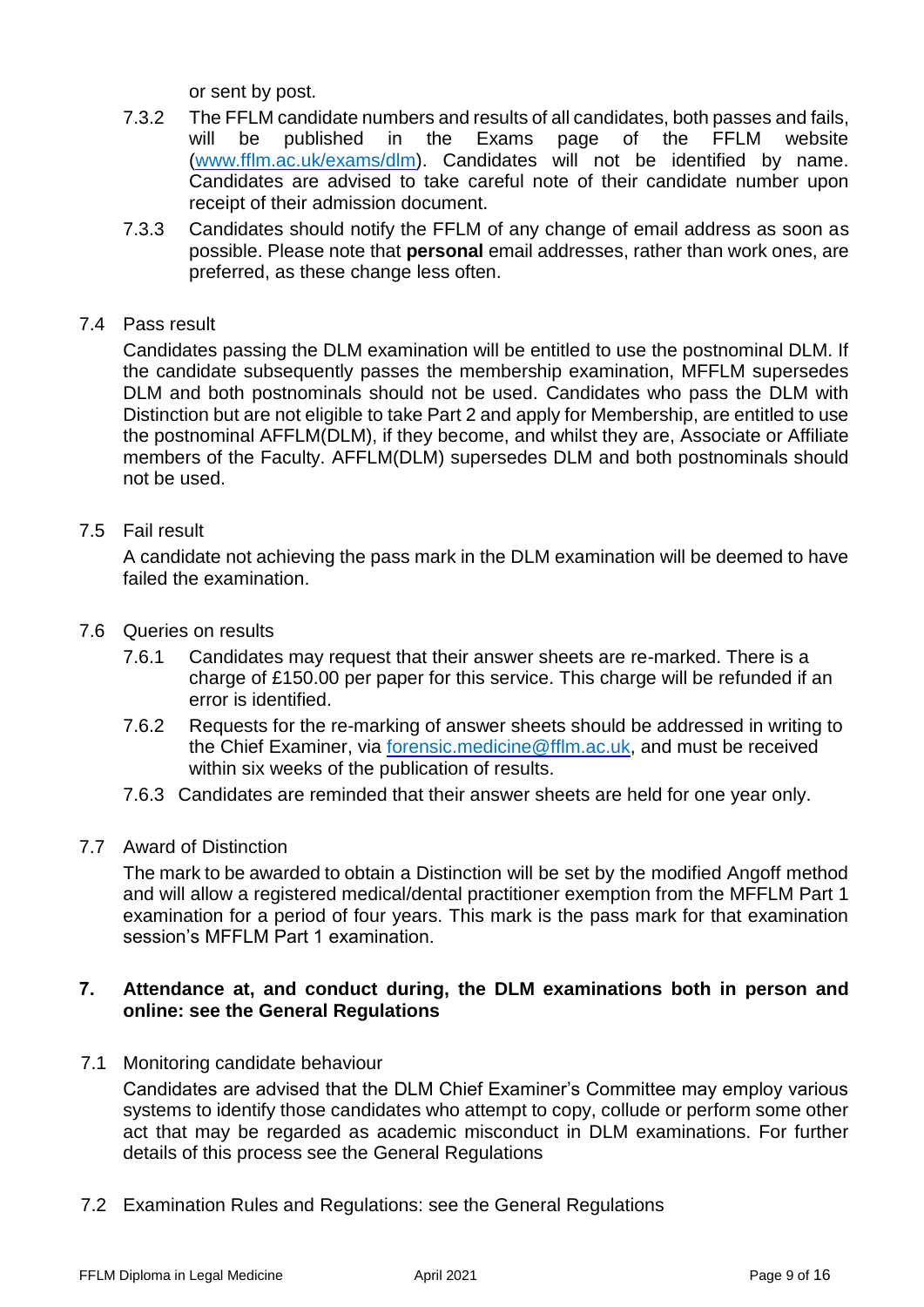# **9. Award of the DLM Qualification**

- 9.1 Successful candidates will receive an email confirming that they passed the DLM examination.Subsequently they will be contacted about membership opportunities and will be offered the choice to either receive their Diploma Certificate by email or to have the Diploma formally presented at the next FFLM Annual General meeting, which normally takes place in May each year.
- 9.2 The full name of each successful candidate will appear on the list of DLM diplomates on the FFLM website (www.fflm.ac.uk), accessible by members of the general public.
- 9.3 The names will appear in alphabetical order of surname. The information will be strictly limited to the full name of the diplomate and the date the diploma was awarded.
- 9.4 Appeals: an Appeal to the FFLM is open to a candidate who is not satisfied with the decision of their exam result. For further details, see the General Regulations
- 9.5 Complaints: complaints should be made in writing and addressed to the Chief Examiner at [forensic.medicine@fflm.ac.uk.](mailto:forensic.medicine@fflm.ac.uk) Complainants should expect a written acknowledgement from the Chief Examiner within 21 days. For further details, see the General Regulations.
- 9.6 Academic misconduct: Information in respect of academic misconduct may be obtained by contacting the Academic Dean, FFLM Administration Office. For further details, see the General Regulations

## **10. Language Requirements**

- 10.1 The DLM examination is conducted in English.
- 10.2 The Faculty of Forensic & Legal Medicine advises candidates that in order to be sufficiently prepared to sit the DLM examination, their English language ability should be equivalent to IELTS Level 7 in each module. However, candidates do not need to have taken IELTS, the assessment of the Professional and Linguistic Assessments Board (PLAB): <https://www.gmc-uk.org/registration-and-licensing/join-the-register/plab> or any other language examination, to sit the DLM examination.
- 10.3 The DLM cannot be used as demonstrating competency in the English language, for which PLAB is necessary before doctors can obtain Limited Registration with the GMC. Full details are available from:

PLAB Test Section General Medical Council Regent's Place 350 Euston Road London, NW1 3JN

Email: [registrationhelp@gmc-uk.org](mailto:registrationhelp@gmc-uk.org) Tel: +44(0)845 357 3456

For further information please refer to the GMC website [\(www.gmc-uk.org\)](http://www.fflm.ac.uk/education/dlm).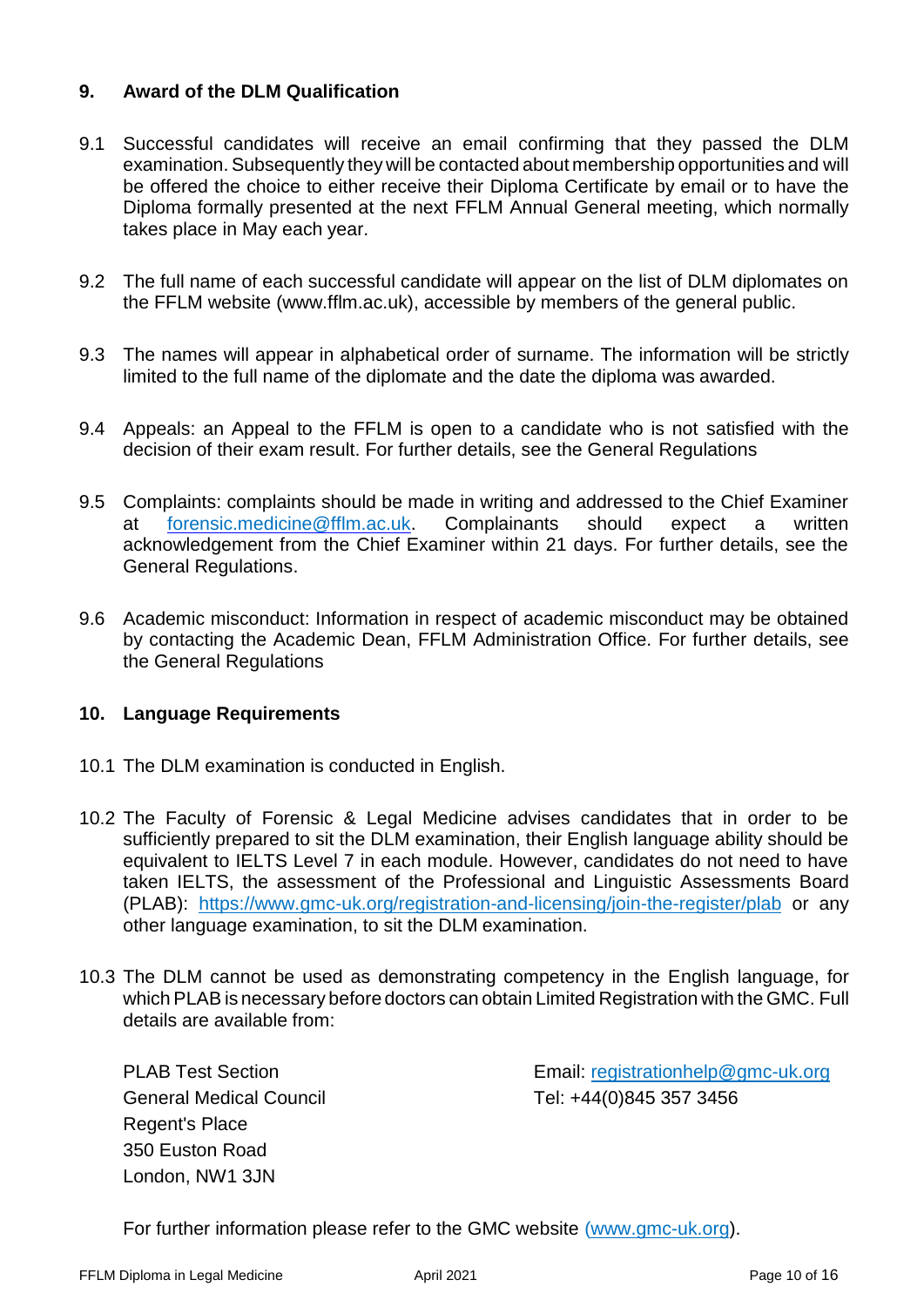# **11. Preparation for the DLM examination**

- 11.1 The FFLM recommend that candidates prepare for the examination by gaining clinical experience in forensic and legal medicine/dentistry and by studying up-to-date postgraduate clinical textbooks and current medical/dental journals.
- 11.2 There is an e-learning course, which is regularly reviewed and updated, which covers most of the syllabus of the exam. Further details can be found on the FFLM website [\(www.fflm.ac.uk/e-learning\)](http://www.fflm.ac.uk/e-learning).
- 11.3 There is a published syllabus for the DLM examination: see Schedule 1.
- 11.4 A reading list is available from the FFLM website: [www.fflm.ac.uk/exams/dlm](http://www.fflm.ac.uk/exams/dlm)
- 11.5 Sample SBAs, are available on the FFLM website: [www.fflm.ac.uk/exams/dlm](http://www.fflm.ac.uk/exams/dlm)
- 11.6 The FFLM may be able to provide lists of recommended FFLM courses in person and webinars. The details of most courses are advertised and contained in the Exams page of the faculty website.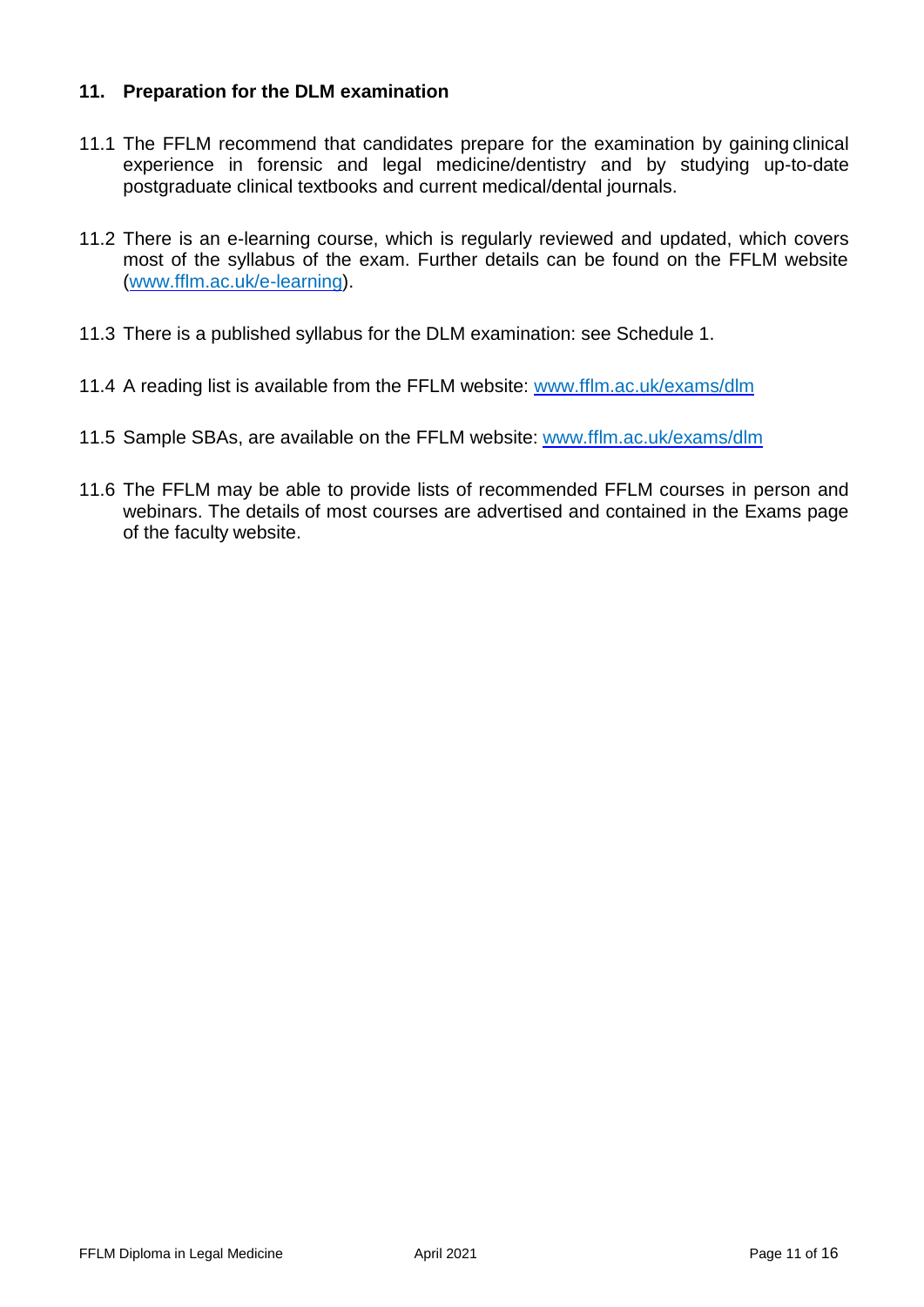# **SCHEDULE 1**

# **Syllabus for DLM Examination**

## **Foreword**

This syllabus outlines the areas of knowledge and understanding covered in the DLM Part 1 examination.

The Part 1 examination is common to all MFFLM candidates – whether Forensic Physicians in General Forensic Medicine, Sexual Offence Medicine or Medico-Legal Medicine – and the Chief Examiner's Committee believe it is important that all candidates have a thorough understanding of medical law and ethics.

The Part 1 examination aims to encourage candidates to read widely on medico-legal and ethical issues outwith their day-to-day practice as a basis for further professional development and later specialisation.

The syllabus aims to describe broadly the areas of knowledge expected of candidates to pass the examination: it is not to be taken as exhaustive or inclusive; not every area of the syllabus will be tested at each examination diet and the absence of a topic does not guarantee that it will not be included in the examination paper. Candidates can expect the majority of questions to relate to the broad areas specified.

The examination covers all jurisdictions within the UK. The syllabus will highlight this in some of the areas where the differences between jurisdictions are of particular importance, but candidates should be aware that this principle applies throughout the DLMexamination.

# **1. STRUCTURE OF HEALTHCARE DELIVERY IN THE UK**

Candidates should have an understanding of the structure and organisation of healthcare in the UK including:

- 1.1. Structure of the NHS and the differences due to devolved government in the 4 kingdoms
- 1.2. Independent status of performer and private GDPs, GMS GPs, PMS GPs
- 1.3. NHS Dental and Medical Providers
- 1.4. GP and GDP Performer's Lists;
- 1.5. Private medical and dental practice
- 1.6. NHS indemnity and other indemnity/insurance arrangements;
- 1.7. Clinical governance;
- 1.8. Issues of access to healthcare; and
- 1.9. The National Institute for Health and Clinical Excellence and the Scottish Medicines Consortium.

<sup>&</sup>lt;sup>i</sup> The sections refer to either:

<sup>•</sup> understanding of a subject

<sup>•</sup> A "basic" knowledge and understanding of a subject or

<sup>•</sup> A "detailed" knowledge and understanding of a subject

This is intended as a guide to candidates with respect to the level at which the subjects are likely to be examined. Thus, for example, only a basic knowledge and understanding is required of "philosophical medical ethics", whereas a detailed knowledge and understanding of "Consent" is required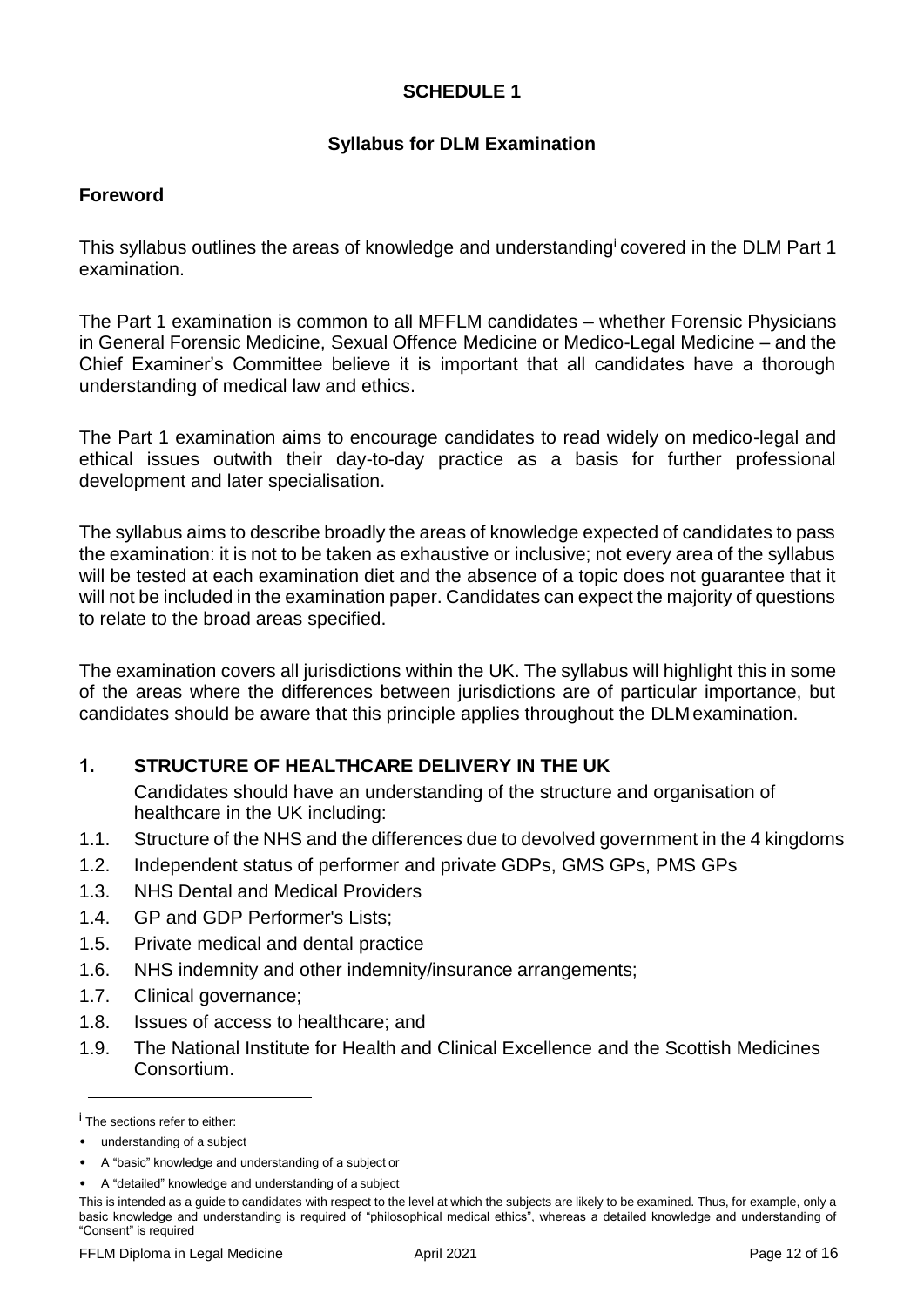# **2. REGULATION OF HEALTHCARE PROFESSIONALS**

- 2.1. The General Medical Council, the General Dental Council, the Health and Care Professions Council, The Nursing & Midwifery Council and others.
	- 2.1.1. Candidates should have an understanding of the structure and functions of the regulatory bodies, including:
		- (a) Composition; and
		- (b) Fitness to practice procedures.
	- 2.1.2. Candidates should have a detailed knowledge and understanding of the ethical guidance published by the regulatory bodies (including the GMC's "Good Medical Practice" and all supporting ethical guidance – see also "Medical Ethics in Practice" and similar GDC Dental guidance.

# **3. SOURCES OF LAW AND LEGAL SYSTEMS**

Candidates should have a basic knowledge and understanding of the sources of law in the UK and of the legal systems of England, Wales, Northern Ireland and Scotland. Examples of question topics might include:

- 3.1. the structure and functions of the main courts in the jurisdictions;
- 3.2. the legislative process;
- 3.3. the effect of judicial precedent/case law;
- 3.4. European Union law; and
- 3.5. Human Rights legislation.

## **4. CRIMINAL LAW**

Candidates should have a basic knowledge and understanding of the structure and function of the criminal law in the UK jurisdictions, particularly in relation to those areas where this may be relevant to medical practice. Examples of question topics might include:

- 4.1. police powers
- 4.2. principles of the law of gross negligence manslaughter, including corporate manslaughter and
- 4.3. sexual offences
- 4.4. road traffic legislation
- 4.5. drug offences
- 4.6. assault and offences against the person.

# **5. CIVIL LAW**

Candidates should have a basic knowledge and understanding of the structure and function of the civil law in the UK jurisdictions and a more detailed knowledge and understanding of the law relating to medical negligence and medical injuries. Examples of question topics might include:

- 5.1. duty of care in the law of negligence;
- 5.2. tests for medical/dental negligence;
- 5.3. failure to warn of risks;
- 5.4. actions for assault or trespass to the person;
- 5.5. principles of causation;
- 5.6. civil procedure; and
- 5.7. damages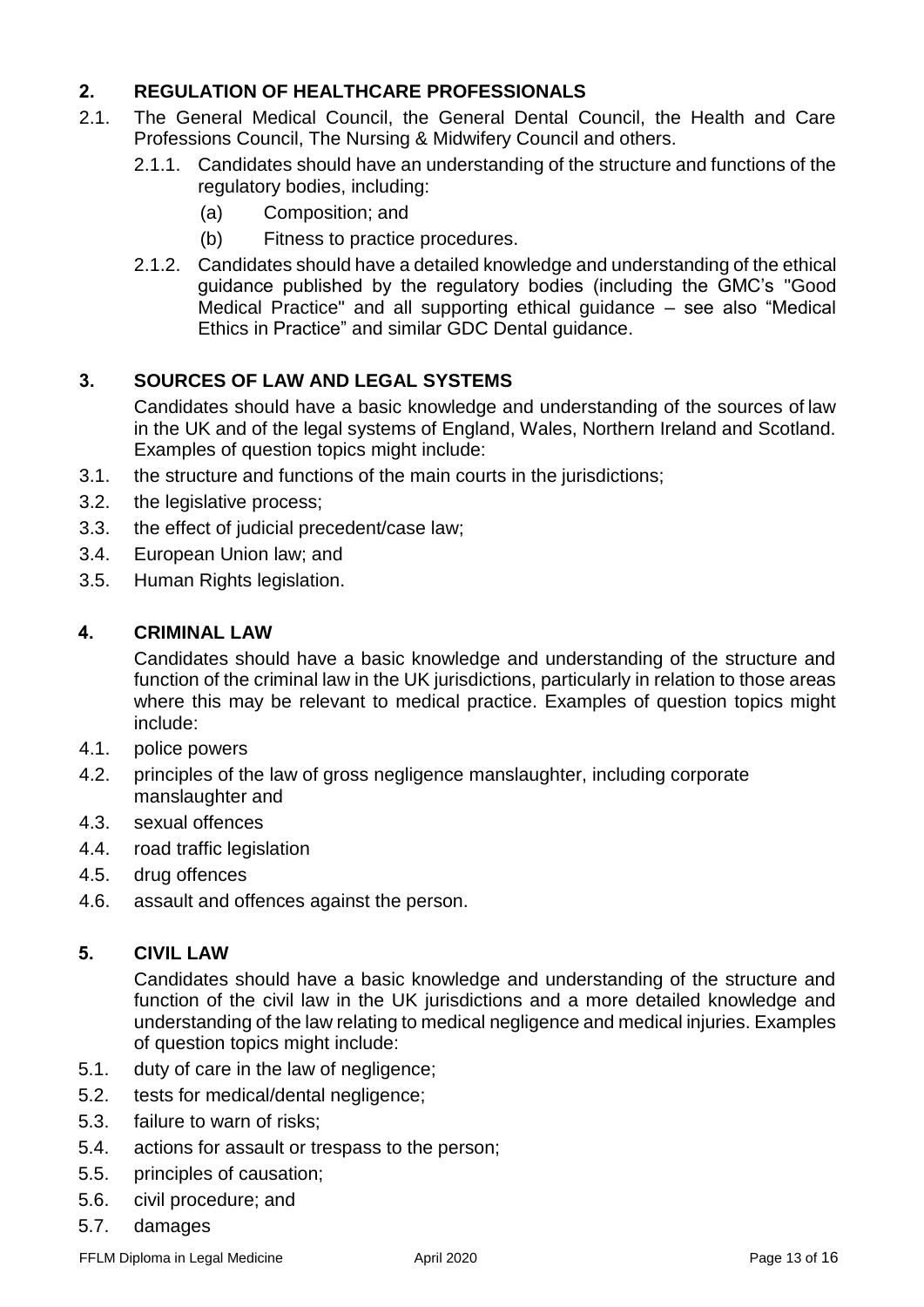# **6. PHILOSOPHICAL MEDICAL/DENTAL ETHICS**

Candidates should have a basic knowledge and understanding of the main philosophical approaches to medical ethics including:

- 6.1. utilitarianism;
- 6.2. deontological systems; and
- 6.3. principle-based systems and of the core principles to be found in most principle- based systems of medical ethics:
	- beneficence:
	- non-maleficence;
	- respect for autonomy; and
	- justice.

# **7. MEDICAL ETHICS IN PRACTICE**

Candidates should have an understanding of the regulatory bodies' ethical guidance including the GMC's Good Medical Practice. Examples of question topics might include:

- 7.1. GMC and NMC probity requirements;
- 7.2. sharing information with and working with colleagues; and
- 7.3. responding to concerns about colleagues.

# **8. CONSENT ii**

Candidates should have a detailed knowledge and understanding of the law and ethics relating to consent for medical treatment including:

- 8.1. Regulatory bodies' and NHS guidance;
- 8.2. requirements for consent to be valid;
- 8.3. forms of consent; and
- 8.4. consent and mentally incapacitated adults (including consent given by others e.g. welfare attorneys).

## **9. CONFIDENTIALITY iii**

Candidates should have a detailed knowledge and understanding of the law and ethics governing the duty of confidentiality, including:

- 9.1. legal basis;
- 9.2. GMC and NMC guidance;
- 9.3. disclosures required by law;
- 9.4. disclosures in the public interest;
- 9.5. data protection legislation;
- 9.6. patients' rights of access to health records and medical reports;
- 9.7. confidentiality and mentally incapacitated adults; and
- 9.8. confidentiality after death.

ii Note that GMC consent and confidentiality in children is included in "Protecting Children and Young People" and "0 – 18 years: guidance for all doctors"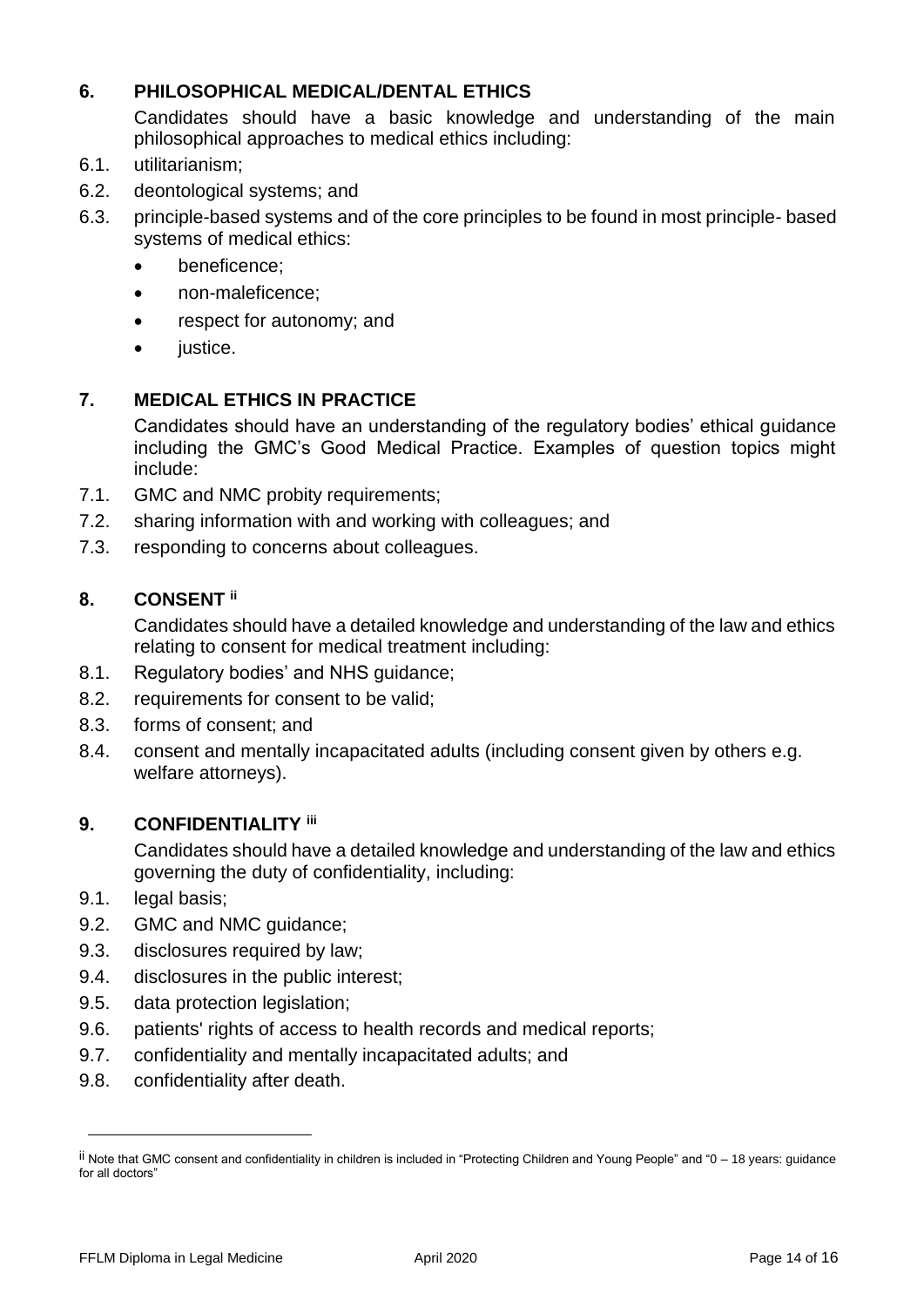# **10. CHILDREN AND YOUNG PEOPLE**

- 10.1. Candidates should have a detailed knowledge and understanding of the law of consent as it applies to children and young people including:
	- 10.1.1. differences between the UK jurisdictions;
	- 10.1.2. competence to consent;
	- 10.1.3. refusal of treatment by children and/or parents;
	- 10.1.4. parental responsibility;
	- 10.1.5. 16 –18 year olds; and
	- 10.1.6. GMC and NMC guidance.
- 10.2. Candidates should have a detailed knowledge and understanding of the legal and ethical requirements of confidentiality in relation to young people. Examples of question topics might include:
	- 10.2.1. parental requests for information;
	- 10.2.2. disclosure in the public interest; and
	- 10.2.3. requests for information about children and young people under data protection legislation.
- 10.3. Candidates should have a detailed knowledge and understanding of the legal and ethical principles involved in child safeguarding issues. Topics for questions might include:
	- 10.3.1. relevant legislation and government guidance;
	- 10.3.2. GMC, GDC and NMC guidance;
	- 10.3.3. sources of advice and assistance;
	- 10.3.4. role of the social work department;
	- 10.3.5. confidentiality; and
	- 10.3.6. child safeguarding procedures.

# **11. DEATH AND DYING**

Candidates should have an understanding of the legal and ethical issues surrounding death including:

- 11.1. definition of death;
- 11.2. death certification and cremation;
- 11.3. the role of the coroner and the structure and function of inquests
- 11.4. Fatal Accident Inquiries in Scotland;
- 11.5. withholding and withdrawing life prolonging treatment;
- 11.6. patient refusal of life-prolonging treatment;
- 11.7. advance directives;
- 11.8. euthanasia and assisted suicide;
- 11.9. organ donation; and
- 11.10. retention of organs and tissue
- 11.11. medical examiners and medical reviewers (Scotland)

# **12. MENTAL HEALTH LAW**

Candidates should have an understanding of the applicable mental health law (including mental capacity and related legislation) and Codes of Practice in the UK jurisdictions. Examples of question topics might include:

12.1. detention under the mental health acts;